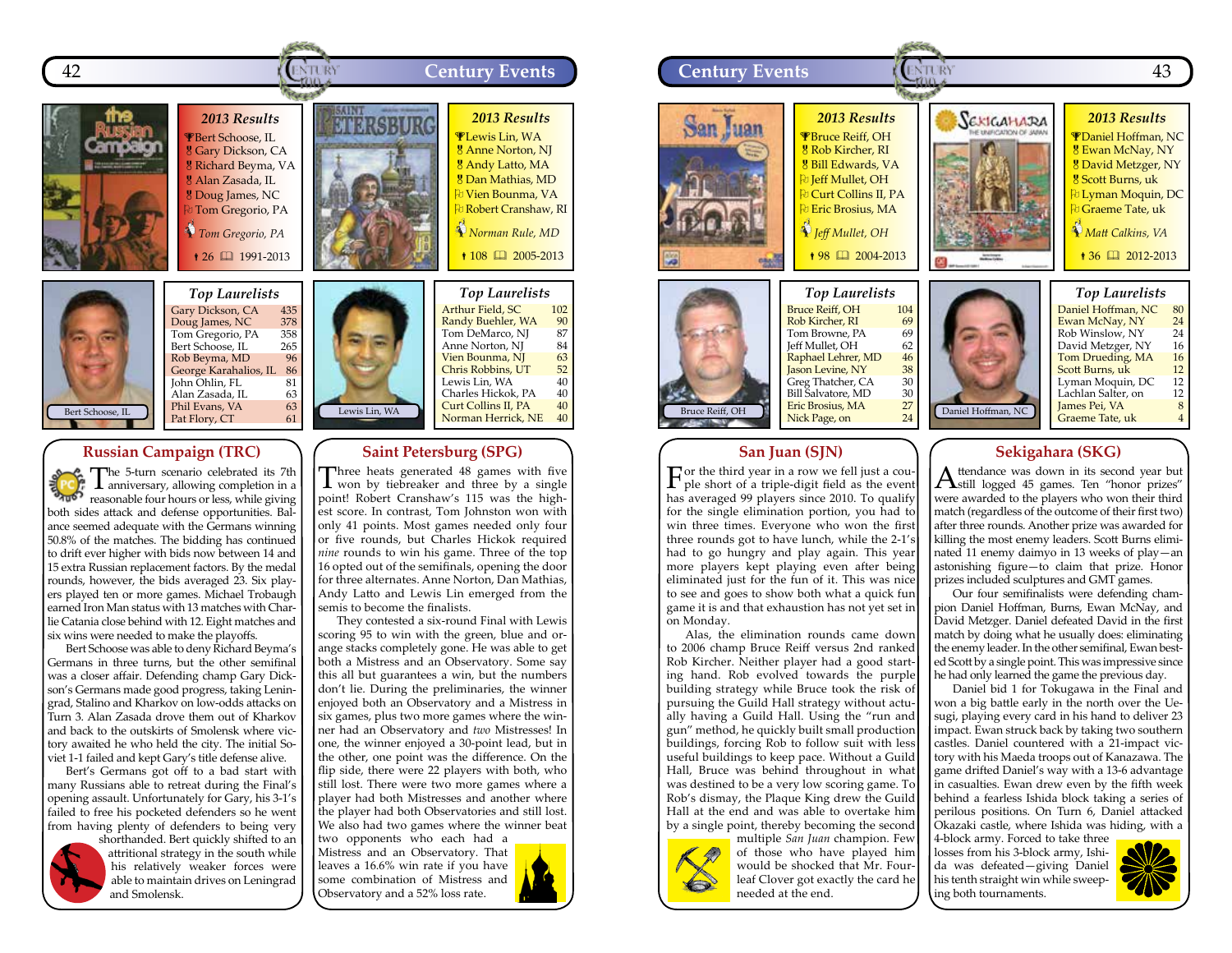



*Top Laurelists* Rob Kircher, RI 126<br>Brian Reynolds, MD 125 Brian Reynolds, MD 125<br>Rick Dutton, MD 114 Rick Dutton, MD 114<br>Charles Faella, RI 96 Charles Faella, RI 96<br>Tom Dunning, NY 87 Tom Dunning, NY 87<br>Jeremy Osteen, MD 84 Jeremy Osteen, MD 84<br>Matt Tolman, UT 84 Matt Tolman, UT 84 Natasha Metzger, NY John Min, NJ Andrew Arconti, MD 66

### **Settlers of Catan (SET)**

The 12th straight triple-digit field in a single-start event proved again that the gateway status of this classic has not ebbed. The games averaged 85 minutes, with the fastest taking 45 minutes and the longest stopped at the 2-hour cutoff. 69 games were logged in three rounds; 27 at start with 2/3 of them still present at the end.

The semifinal barrier required two wins, or a win, a second and a third. The 16 with the right stuff for admittance were: Israeli Haim Hochboim, Doug Faust, Eve Secunda, Allyson Field, Julie Ehlers, Canadian Donna Balkan, William Austin, Rod Davidson, Forrest Speck, Lynda Shea, Natasha Metzger, Carolyn Strock, John Min, Thomas Strock, Brian Bortz and Phil Reese. 90 minutes later Min, Faust, Ehlers and Metzger emerged as finalists with the Strock siblings earning 5th and 6th place wood as the closest runners-up. It was the second consecutive Final for Natasha - no small feat in an event this size.

Fate loomed large in the Final. No 10's or 12's, one 2 and 11, two 5s, three 9s and 3s, four 4s, five 6s, six 7s and 13 8s were rolled. Julie's initial choice of an 8 ore location played a major role in her 10-7-6-5 win. Only five cities were built, four by Julie. A WBC newcomer, her tri-



umph was even more impressive in light of a last place finish in her opening game. Unlike many who lost early, she kept at it and was left smiling at the end.



### *Top Laurelists* Derek Landel, NJ 81 Kaarin Engelmann, VA 66<br>Ken Gutermuth. NC 54 Ken Gutermuth, NC 54<br>Josh Githens, SC 50 Josh Githens, SC 50<br>Doug Galullo, MD 46 Doug Galullo, MD 46<br>Kristen LaDue, NY 40 Kristen LaDue, NY 40<br>Nicole Reiff. OH 40 Nicole Reiff, OH 40 Alexandra Henning, CT 40 Ted Simmons, NJ 40 Greg Berry, VA

### **Slapshot (SLS)**

Given the raucous atmosphere that signals<br>
the end of another WBC, one must use a different metric to describe memorable events at *Slapshot.* To wit: Richard Irving's team backed into his table playoffs with a team totaling 8.5 points only to be swept by reigning Caesar Randy Buehler in the WBC version of Christians vs Lions. • Laurie Wojtaszwzyk won her playoff series with every game going to overtime and Tiny Tim scoring the decisive goal. Laurie was "stunned" to have advanced: "whataya mean I have to play another round?" • Grant Dalgliesh won his table with Tiny Tim scoring twice in consecutive games. • Not to be outdone, Lex Jackson scored with Tiny Tim three times! Sadly, it wasn't enough as Kristen LaDue advanced despite Tiny Tim's best efforts.

Having upstaged Tiny's heroics, Kristen dispensed with the Massively Unfair semifinals and wondered what all the fuss was about. Winning at her first WBC seemed no harder than beating her dad. But hey, she got to stay up past her bedtime so what the heck. Thus incentivized, Luke Parauda stood no chance in the opening playoff series. Kristen bruised Luke's 6 and 7 players in the first two games to take a 3-2 series win. Yoel Weiss was the next victim and he took the opening game into OT,

but Kristen's superstar saved the day on the way to a sweep. The only problem left was the lop-sided look to the mantle now that her shield resides next to her dad's sixth place wood.





### **Speed Circuit (SCT)**

The first heat featured tight tracks with less **L** room for overtaking. At Shanghai, this resulted in the highest bid for pole of the event. Robert Rund bid seven—double the nearest bid—but converted his pole position into a win. Meanwhile, Catalunya was won by Tim Mossman with a dramatic forced pass to edge Jim Fleckenstein.

Day 2 featured tracks with longer and faster straights. At Shanghai four cars withdrew. Fleckenstein and Kevin Keller ran 1-2 for most of the race but lost their brakes and gave way on Lap 3. That enabled Doug Schulz to pass Bruce Rae with two corners to go for the win. Suzuka is narrower and caused a major pileup. In the last lap a series of failed chance rolls and forced passes in the same corner resulted in spins for half of the field. John Welage eventually emerged to claim the win after starting ninth.

At Bahrain on Day 3 Lane Newbury and Welage started 1-2 and held off all challengers to finish that way. At Yas Marina Terry Schulz and Rund also started in front and dueled each other until Robert gave way on the last lap.

27 drivers had vied on six different tracks to reach the Sepang Final. 12 were rewarded with a fourth day of racing. At Sepang's final corner, Mossman took a chance roll for an op-



portunity to drag Terry to the finish. Tim spun instead and Schulz went on to claim his second title.

### **Squad Leader (SQL)**

19 worthies tested their mettle in 39 games of *Squad Leader* (19), *Cross of*  **BAUDY** *Iron* (13), *Crescendo of Doom* (3) and *G. I.: Anvil of Victory* (2.) Eight were veterans of at least seven of the past eight years. Our debut as a "B" event delivered six additions to the field as the demonstration emboldened new recruits to put their toe in the water for the first time.

The semifinals paired four veterans with ten titles between them. Bill Thomson and Pete Pollard paired off for the umpteenth time in *Mogilev*, a scenario that charged Bill's Germans with clearing a hill of Russian units. They put the Russians to flight in short order. Meanwhile, Scott Bramley and Andrew Cummings played *Eviction Notice* with the Americans assaulting a German observation post. The OP was almost in American hands when their Demolition Charge rubbled the only stairs up to the second level and denied them access to the sole *German* leader occupying the OP. The last turn thus found Andrew forlornly hoping that the building would offer enough protection from withering point blank fire to hold the OP.

So Bill and Scott advanced to *Tooth and Nail* in the Yelnia Salient during August, 1941. This scenario required Bill's Russians to use a 3:1 advantage to occupy six of nine victory hexes. He came

up one hex short when his last two squads were eliminated by a STG, allowing Scott to join the Band of Brothers of WBC champions.

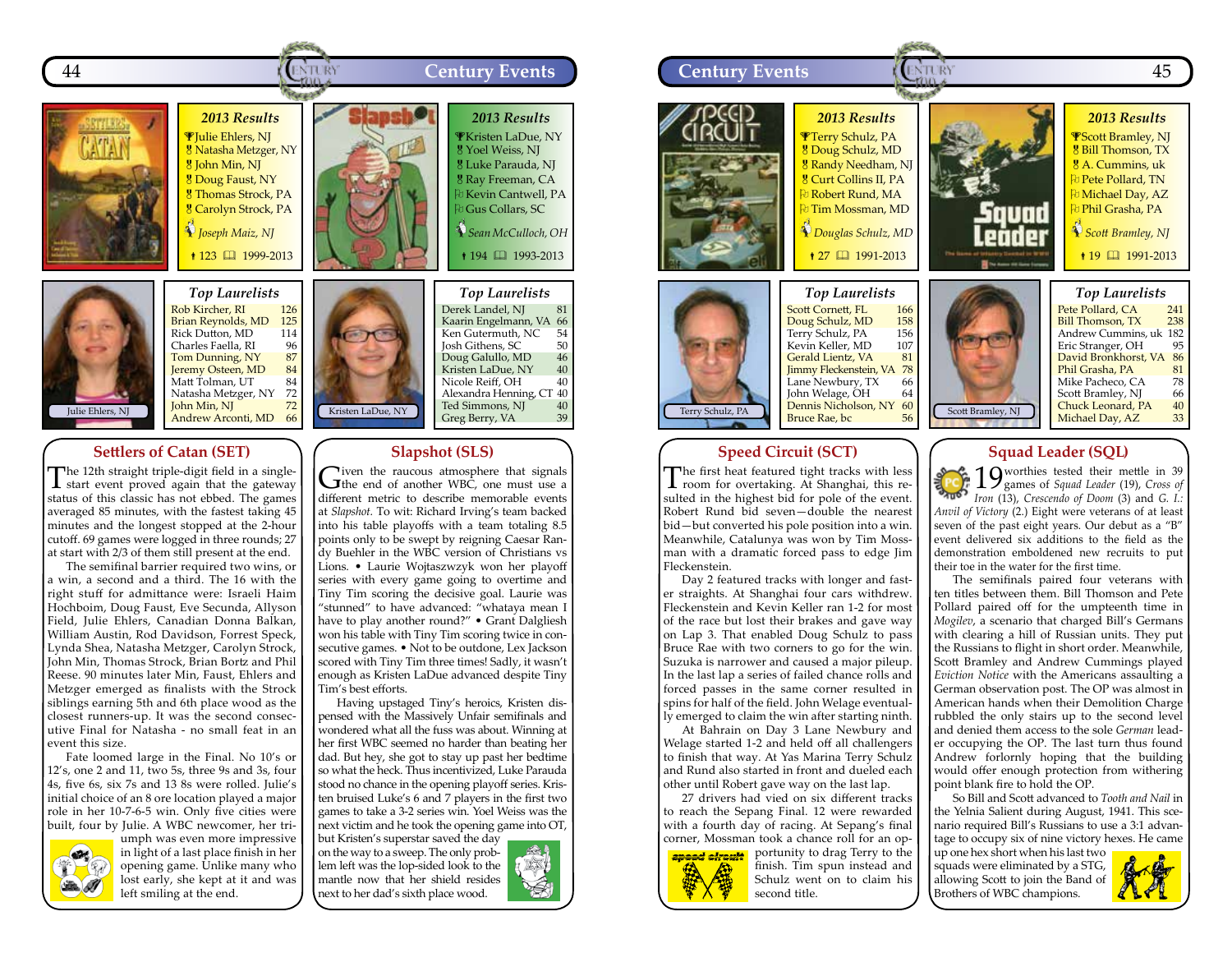



### Larry Lingle, PA 118<br>Brian Sutton, MD 105 **Brian Sutton, MD** 105<br> **Karl Henning, CT** 66<br>
Bill Morse, VA 54 Karl Henning, CT 66 Bill Morse, VA 54<br>David Gubbay, TX 39 David Gubbay, TX 39<br>Alex Bell. MD 39 Alex Bell, MD<br>John Schoose, IL 36 John Schoose, IL<br>Buddy Sinigaglio, CO 34 Buddy Sinigaglio, CO 34<br>Andrew Wilson, NJ 30 Andrew Wilson, NJ 30<br>Nick Page, on 30 Nick Page, on

## **Star Wars; Queen's Gambit (QGB)**

Availability of games (not players) remained the limiting factor. 39 preliminary games were played in three heats. The Naboo won 20. In the time-limited playoffs, results were again equally split, as the Trade Federation won 8 of 15, leaving the combined tally for the entire tournament at 27 wins per side. David "The Hutt" Gubbay went 6-0 with all wins garnered as the Dark Side. Only two past champions were among the 16 to make the elimination rounds, Karl Henning and three-time champ Larry Lingle. Former champs Brian Sutton, John Schoose and Bill Morse failed to make the cut.

In the quarterfinals Tom Strock took the Throne Room from Alex Lange after Quigon killed Darth Maul. The Hutt made short work of Ken Whitesell's Palace Guards when Maul exited the Generator Core. Marilyn Flowers escaped Ted Lange's clutches when Anakin shut down the droids in the waning seconds. In the battle of former champs, Henning destroyed Lingle who had only four pieces left at game end. Marilyn didn't wait until the waning seconds to defeat Karl as Anakin blitzed through the Star Fighter spaces and shut down the droids quickly in the semifinals. Meanwhile, the Hutt overwhelmed Tom Strock as Anakin's Star Fighter stalled.

The Final was closely contested until Darth Maul killed Quigon and then put six hits on Obi-



wan, who failed to block. The Sith quickly sent eight Palace Guards to oblivion while Anakin was stuck two spaces from the control ship.

|                   | <b>Top Laurelists</b>               |           |
|-------------------|-------------------------------------|-----------|
|                   | Seth Gunar, NJ<br>Phillip White, MD | 102<br>99 |
|                   | Steve Caler, OH                     | 42        |
|                   | Luke Koleszar, VA                   | 42        |
|                   | Jim Bell, MD                        | 39        |
|                   | Brian Mongold, MD                   | 36        |
|                   | Bill Beckman, SC                    | 30        |
|                   | Kevin Brown, GA                     | 30        |
| Brian Mongold, MD | Jean Younkin, VA                    | 30        |
|                   | Devin Flawd, PA                     | 30        |

# **Championship Racing (SCC)**

27 of 28 qualifiers appeared for the WBC 250 Final. The resulting record field included ten rookies. There would be 12 lead changes shared between ten drivers. Joshua Coyle led the longest with 48 laps in front, but the winner and runner-up both started on the last row and worked their way to the front when it counted—at the end.

The first lead change occurred on Turn 2 as Joshua Githens passed R. Buccheri on the 6th lap. 2010 champ Bill Beckman took over on Turn 3 with Githens regaining the lead on the next turn. Beckman reclaimed the lead briefly on Turn 5 but a crash claimed him, Jared McLaughlin, and Wayne Mucklaw a turn later, causing everyone to pit during the yellow flag. Eric Ritter emerged in the lead and blocked two pass attempts. Coyle shifted to the outside lane and pulled in front on Turn 8. 2009 champ Phil White took advantage of quick pit times to take a commanding lead on Turn 10. Four turns later, Brian Mongold caught and passed White on the 200th lap. On the last turn M. Buccheri made his move and momentarily took the lead. Two-time champ Seth Gunar moved to the outside with Steve Cameron bump drafting Gunar into the

lead, but then slingshot passed to take the inside lead and used a *Two Wide* card to protect it. Mongold, knowing his shot was on the outside, bump drafted Gunar and slingshot passed to the checkered flag.



### **Stone Age (STA)**

The heats yielded 66 different winners includ-ing triple winner Eric Engelmann and double winners Henry Dove, Marcy Morelli, Loc Nguyen and Joe Yaure – none of whom would survive the quarterfinals. 52 of the 66 qualifiers (78%) continued to the quarterfinal round, creating 13 4-player games with the three best runners-up also joining the semifinals. Cliff Ackman, Rodney Bacigalupo, Alex Bove, Henry Dove, Ed Ericson, Paul Klayder, Larry Loiacono, Matthew Morgal, Cary Morris, Scott Saccenti, Lexi Shea, Kyle Smith and Christopher Yaure won to advance.

Ackman, Bacigalupo, Ericson and Morris won again to become the finalists. It soon became apparent that starvation was not in their plans. On Turn 2 Rodney took the farm followed by the hut space on a later move in the same turn as nobody wanted the extra mouth to feed. Cary did the same on the next turn.

The first points were scored on Turn 4 as huts were finally built. On Turn 7, Rodney starved for the first time out of necessity. He managed to get the card giving him an additional permanent tool along with a bonus toolmaker to eventually max out his tools with 12. In end game scoring a turn later, Rodney surprised all with a set of five civilization cards (25 points), two farmers and a food produc-



tion (two points), seven tool makers and 12 tools (84 points), two shamen x 10 people (20 points) and eight resources to win 183-176-167-123 despite having only four buildings.

## **Superstar Baseball (SSB)**

I WBCs record attendance. Could it be baseball It was the smallest field in eight years despite is on the wane? This year's ever-changing format consisted of three heats played on consecutive days. Heat winners and runners-up plus two wildcard teams composed an 8-team playoff bracket.

The heat winners were Terry Coleman, Caley Roark, and Roderick Lee. Winton Lemoine, Bill Beckman and Lori Wallace each claimed seconds. Jacob Hebner and Steve Cameron earned wildcard entries based on their overall records. That produced matchups of: Coleman ('53 Yankees) vs Cameron ('92 Blue Jays); Roark ( '01 D'backs) vs Hebner ('07 Rockies); Lee (' 81 Dodgers) vs Wallace ('97 Indians); and Lemoine ( '24 Senators) vs Beckman ('54 Indians).

The first two rounds were one game, winner take all. Coleman, Lee, Beckman and Hebner won their openers to advance. In Round 2, the Yanks tied the Indians with two out in the 9th on a Mantle RBI single and then ousted the defending champion with a Gil McDougal triple in the 10th. The Rockies defeated the Dodgers handily to advance to a best 2-of-3 World Series. The Rockies rode the pitching of Ubaldo Jimenez and Jeff Francis to sweep the Yankees, winning the first game 2-1 on a 9th inning homer by Todd Helton. The Rocks then

got three unearned runs in the third for a 3-1 win and Hebner's first *SSB* title—making him the King of both baseball and football. Will basketball be next? A sporting trifecta awaits.

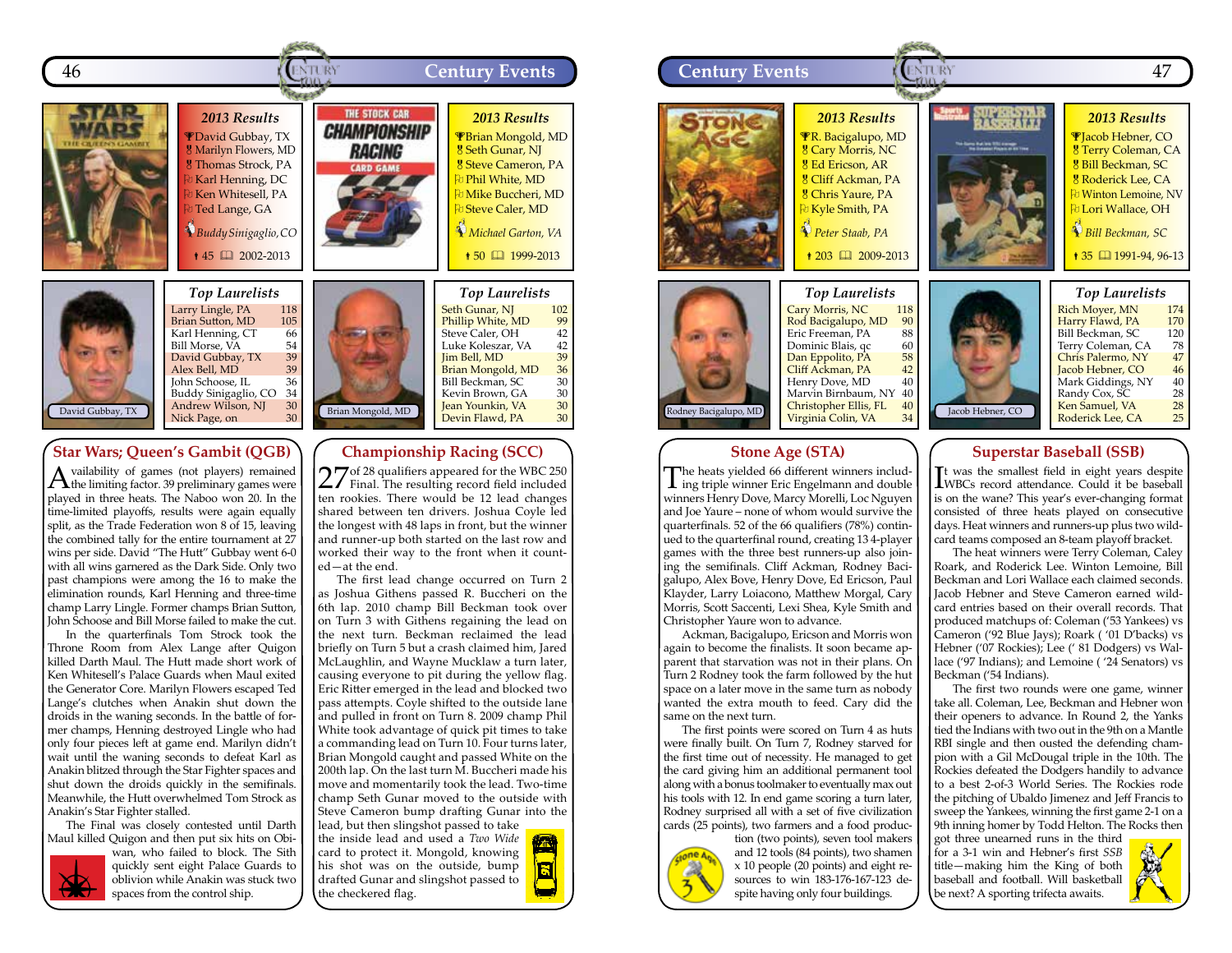



*Top Laurelists* Randy Buehler, WA 164<br>Jason Ley, WA 132 <mark>Jason Ley, WA 132</mark><br>Joel Lytle, NY 114 Joel Lytle, NY 114<br>Zvi Mowshowitz, NY 60 Zvi Mowshowitz, NY 60<br>Raphael Lehrer, CA 52 Raphael Lehrer, CA 52<br>Andrew Emerick. CT 48 Andrew Emerick, CT 48<br>Aran Warszawski, il 40 Aran Warszawski, il 40<br>Rob Flowers, MD 26 Rob Flowers, MD 26<br>David Metzger, NY 24 David Metzger, NY 24 Alan Sudy, VA

### **Through the Ages (AGE)**

45 preliminary games generated four triple- and eight double-winners, so it required a win and a close 2nd to advance. Two-time champion Jason Ley bested new Caesar Andrew Emerick by 16 to advance. The other two-time champion, newly dethroned Randy Buehler, won by 63. Aran Warszawski deployed the little-used Age I *Frederick Barbarosa*  to effect and leveraged an early military advantage into a 57-point win over triple-heat-winner Sceadeau D'Tela. Joel Lytle overtook Haim Hochboim by 5 points in the closest semi.

The Final started with a military focus. By the end of the Age I arms race, players had built nine Swordsmen, five Warriors, two Knights, and a Great Wall. Like any good arms race, this one ended in détente. Between a continued focus on military and an early Age 3 *Rats* event that ate 20 food, infrastructure suffered. Aran used *Einstein* to good effect in Age 3, and when he followed that with *First Space Flight*, he seemed poised to win. However, with so little separation, the game came down to Impacts. Joel spent his last turn anticipating which Impacts other players had seeded, and he built just enough military to move one point ahead of Aran (who he correctly guessed had seeded Impact of Strength) so that last point



of strength turned into a 10-point culture swing in Joel's favor. Joel was thus able to overtake the leader at the end for the third time that week to win by 6: 144-138-124-113.

Rob Murray, NJ Andy Latto, MA 128<br>Anne Norton, NJ 75<br>Rob Kircher, RI 72 Anne Norton, NJ Rob Kircher, RI 72<br>Randy Buehler, WA 61 Randy Buehler, WA 61<br>Aran Warszawski, il 54 Aran Warszawski, il 54<br>Robert Murray, NJ 48 Robert Murray, NJ 48<br>David Mevaard, NY 48 David Meyaard, NY 48<br>Amy Rule, MD 48 Amy Rule, MD 48<br> **Kyle Smith, PA** 42 Kyle Smith, PA 42<br>Iim Castonguay, PA 42 Jim Castonguay, PA

### **Thurn & Taxis (T&T)**

 $66$  preliminary games meant it was diffi-<br> $66$  cult to qualify for the 16 semifinal slots. Twelve double winners left only four slots for the multitude of players with a single win. Two players had a first and two seconds, so only two of the 11 players with both a win in their first heat and a second could be in the semifinals. Two players won their first heat, and lost by only two points, which wasn't good enough to make the cut—those last two slots went to runners-up who had lost by a single point.

Rob Murray reached the Final by drawing a facedown card rather than using the Administrator to get his choice of six cards in his semifinal win over Norman Rule and three-time champ Andy Latto. Thus rewarded, he continued to take chances in the Final, making blind draws in Turns 2 and 3. He and Aran Warszawski raced through the carriages, both getting a 5 carriage via the cartwright on Turn 7, only one turn later than the theoretical fastest possible. But Rob didn't sacrifice efficiency to get this speed; he was first to get the world traveler bonus, earning six points. David Meyaard caught the leaders in the carriage race and cartwrighted to get the first 7 carriage to trigger the endgame. However, Rob had kept pace with him, and also

cartwrighted for the 7 carriage on the last turn to win by five points.





### **Ticket to Ride (TTR)**

The first two heats each attracted 38 4-player **L** games as the event surpassed 200 players for the sixth straight year.

Defending champion Henry Allen repeated his 2012 technique of holding a fistful of cards for most of the Final, playing only key sections during the early stages. At one point, he held almost half the deck. But his title defense was doomed, as Trella Bromley, Rich Irving and Hillary Haagen had other plans.

Henry had a connected network in the east and a small section in the west that included Seattle, Vancouver and Calgary. He had six orange and six yellow cards plus twelve trains left to connect Duluth to the western section to fulfill his tickets. He first played the yellow cards to connect Seattle to Helena. On Trella's turn, she fell on her sword. She used three orange cards and three locomotives to build Helena to Duluth. Unable to connect her own network, she saw to it that Henry couldn't connect his. Rich made the most tickets, but could only claim second as Hillary scored both the highest ticket score and the longest route. Trella finished on Rich's heels, and a spot higher than she would have placed had she not blocked Henry. Henry soon realized that if he had played the orange cards first, he would have had two options (Seattle to Helena



or Calgary to Helena) and would not have been vulnerable to the blocking move that thwarted his run.

### **Tigers in the Mist (TIM)**

Defending champion Charlie Drozd's<br>title defense got off to a rough start when Bob Hamel's Germans captured Marche on the last impulse to salvage a draw. Four other Round 1 games netted wins for Ray Freeman, Bryan Eshleman, John Sharp and Mike Mishler. Ray's Germans blitzed John Sharp in Round 2 as if it were 1939. Meanwhile, Drozd's troubles continued with a loss to Dave Wong. Bryan recorded his second win against Tom Melton while Bob recorded a German win over Jim Kramer.

The critical matchups for Round 3 were Eshleman-Freeman and Hamel-Wong. Ray bid 1 to play the Americans and things went wrong for Bryan immediately and never improved. Meanwhile, Bob's US parlayed a stout defense of Bastogne into a win. The key crossroads held out until the 20th. Dave did release the 2SS on the 18th, but without a decent road net, he could not make any progress.

Only one game had any bearing on the title in Round 4. Bob's dice betrayed him as his Germans got only three successful artillery calls on the first day! 1 SP of the 106th escaped Bleialf, then survived a 2-1 on the 3rd impulse to hold St. Vith. Further south, the bridge at Gemund was repaired and Bob tried a 5-1 follow up at Holzhum that cleared the defender. The Dasburg bridge was repaired

and Bob launched a 6-2 attack on Marnach on 16-3. The defenders survived and Bob's hope for a breakthrough in the center died.